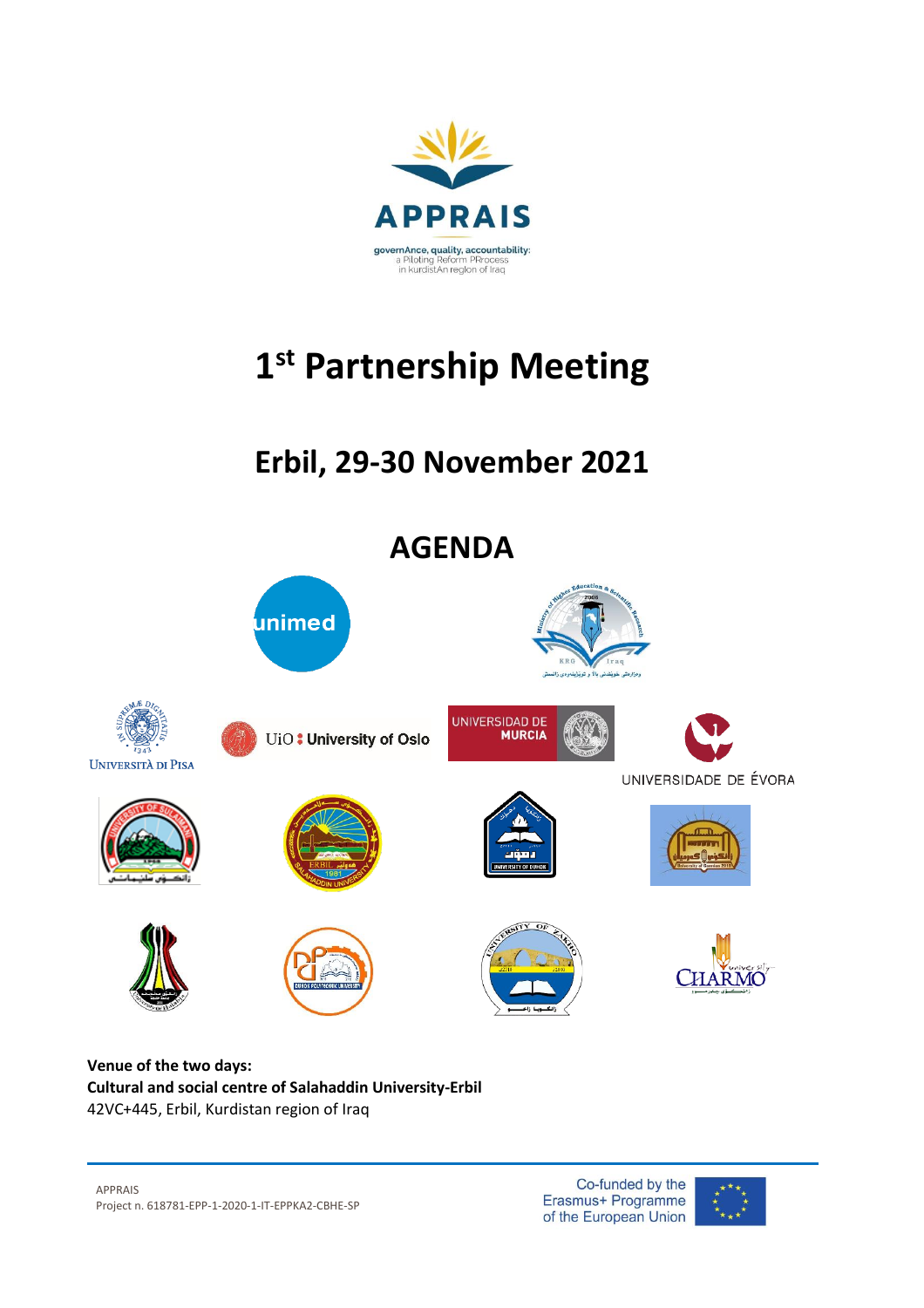#### **Monday 29 November 2021**

### **10.00-16.30 (Erbil time)**

#### 10.00 – 10.30 **Greetings and introduction to the APPRAIS Round Table**

**Mohammed HUSSEIN AHMED**, Representative of the Minister of the Higher Education and Scientific Research KRG **Marcello SCALISI,** UNIMED Director **Marie PARET,** Head of the European Union Delegation Office in Erbil (TBC) **Ann Katherine ISAACS,** University of Pisa, Bologna Expert (online connection)

#### 10.30 – 11.15 **1 st Panel of the Round Table:**  *Bologna process implementation and Higher Education Governance System in Kurdistan: perspectives and challenges*

**Mohammed HUSSEIN AHMED**, Director General and Head of the Apparatus of Supervision and Quality Assurance, Ministry of Higher Education and Scientific Research KRG

**Jawhar Fattah SAEED**, President of Salaheddin University

**Ridha Hassan HUSSEIN**, President of Sulaymania University

| $11.15 - 11.30$ | <b>Coffee Break</b>                                                                                                                                                                   |
|-----------------|---------------------------------------------------------------------------------------------------------------------------------------------------------------------------------------|
| 11.30 -12.30    | 2 <sup>nd</sup> Panel of the Round Table:                                                                                                                                             |
|                 | Strengthening good governance and institutional autonomy for a more<br>accountable, innovative and responsible university                                                             |
|                 | UNIMED Network and its role of promoting university governance<br><b>Marcello SCALISI, UNIMED Director</b>                                                                            |
|                 | Overall presentation of APPRAIS project<br>Silvia MARCHIONNE, UNIMED Project Manager and APPRAIS coordinator                                                                          |
|                 | HE structures, differences and impact that institutional governance has on<br>quality and decision-making processes<br><b>Marco ABATE, Pro-rector for teaching University of Pisa</b> |
|                 | Salah Raza SAEED, President of Charmo University                                                                                                                                      |
|                 | Soumodip<br><b>SARKAR,</b> Vice-Rector for Innovation,<br>Cooperation<br>and<br>Entrepreneurship, University of Evora                                                                 |
| 12.30 - 13.30   | <b>Debate and conclusion</b>                                                                                                                                                          |
| 13.30-14.30     | Lunch                                                                                                                                                                                 |

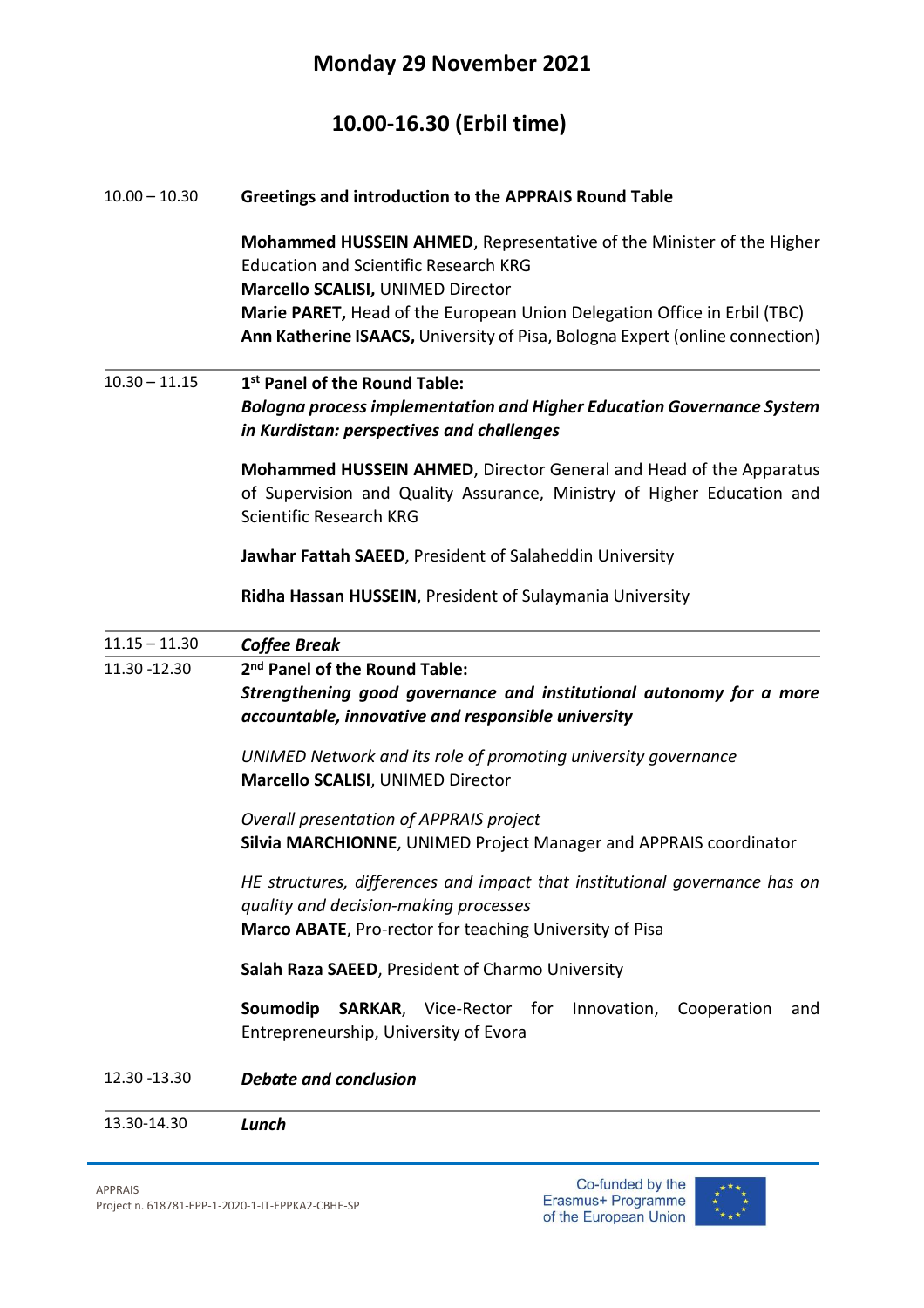| 14.30-14.40     | First part of the APPRAIS Partnership Meeting                                                                                                                                                 |
|-----------------|-----------------------------------------------------------------------------------------------------------------------------------------------------------------------------------------------|
|                 | Brief overview on APPRAIS project: Where we are and next steps                                                                                                                                |
|                 | Silvia MARCHIONNE, UNIMED Project Manager and APPRAIS coordinator                                                                                                                             |
| 14.40-15.00     | <b>Overview of the transversal WPs:</b>                                                                                                                                                       |
|                 | WP8 Management (operational, financial and administrative aspects)                                                                                                                            |
|                 | By UNIMED staff                                                                                                                                                                               |
| 15.00-15.45     | WP6 - Project Quality and Evaluation                                                                                                                                                          |
|                 | Presentation on the progress of the WP and next steps:<br>The composition of the Quality Committee, the Quality plan and the report<br>on the results of the KoM and online PM questionnaires |
|                 | University of Salaheddine & University of Halabja                                                                                                                                             |
|                 | <b>External evaluation: Presentation of the External Evaluation Plan</b>                                                                                                                      |
|                 | APPRAIS External Evaluator, Roberto Righi                                                                                                                                                     |
| $15.45 - 16.15$ | WP7 - Dissemination and Exploitation                                                                                                                                                          |
|                 | Presentation on the progress of the WP and next steps:<br>The dissemination plan, the website, the promotion material and<br>dissemination activity by the partners                           |
|                 | Duhok Polytechnic University & UNIMED                                                                                                                                                         |
| $16.15 - 16.30$ | Wrap up and conclusions                                                                                                                                                                       |

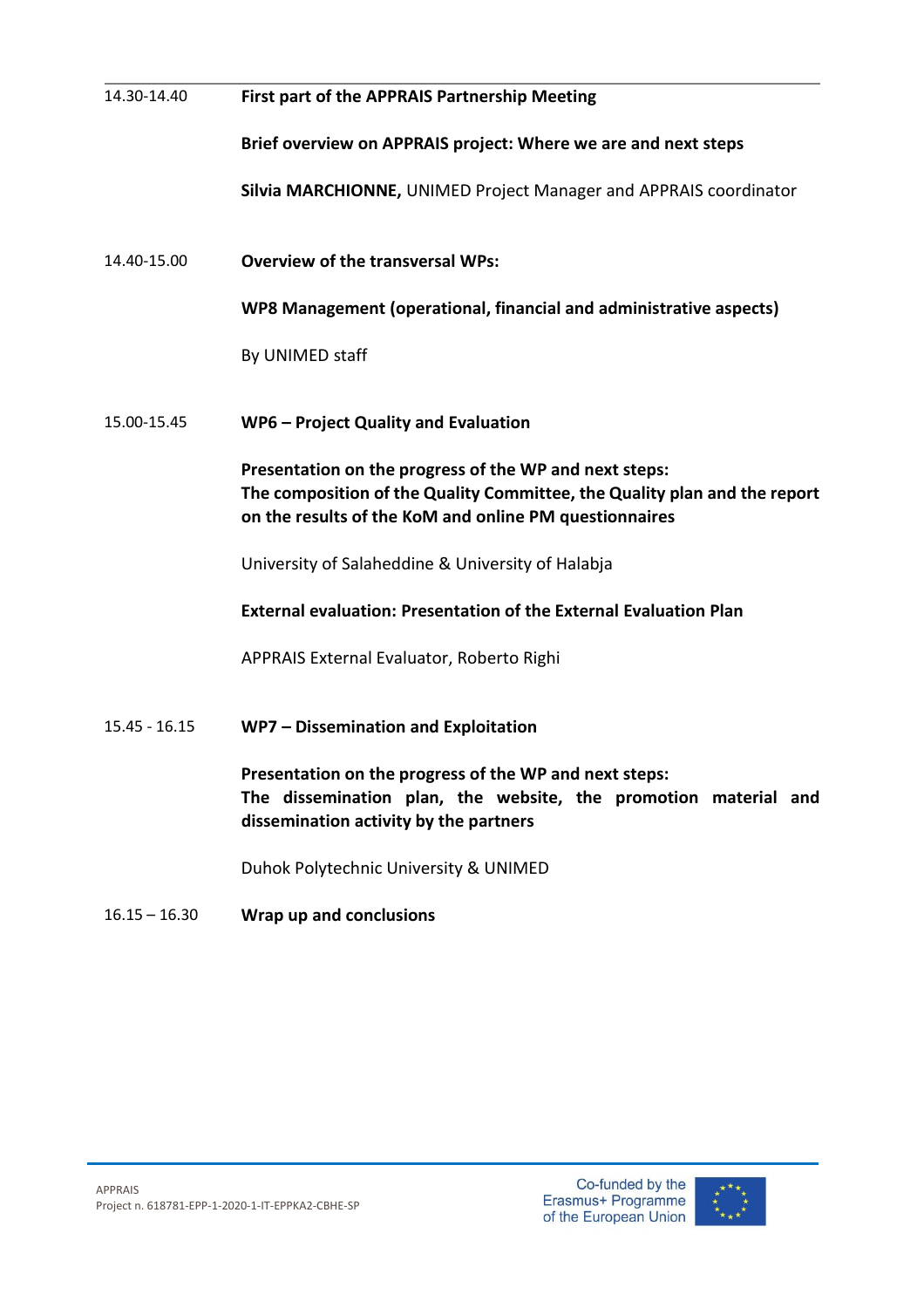### **Tuesday 30 November 2021**

## **09.00-16.00 (Erbil time)**

| $09.00 - 09.15$ | Greetings and introduction to the 1 <sup>st</sup> Partnership Meeting of the project                                                                                              |
|-----------------|-----------------------------------------------------------------------------------------------------------------------------------------------------------------------------------|
|                 | Mohammed HUSSEIN AHMED, Director General Head of the Apparatus of<br>Supervision and Quality Assurance, Ministry of Higher Education and<br><b>Scientific Research KRG</b>        |
|                 | Marcello SCALISI, UNIMED Director                                                                                                                                                 |
| $09.15 - 10.15$ | WP1 - Update of Needs Assessment                                                                                                                                                  |
|                 | <b>Presentation of the WP1 results:</b><br>The University Governance Glossary<br>$\bullet$<br>Report on the State of the art on the desk research and self-<br>assessment results |
|                 | University of Duhok & UNIMED                                                                                                                                                      |
| $10.15 - 10.30$ | Coffee break                                                                                                                                                                      |
| $10.30 - 12.00$ | WP1 - Update of Needs Assessment                                                                                                                                                  |
|                 | Working groups to discuss and validate the results of WP1                                                                                                                         |
|                 | University of Duhok & UNIMED with all the partners                                                                                                                                |
| $12.00 - 13.00$ | WP1 - Update of Needs Assessment                                                                                                                                                  |
|                 | Restitution phase in plenary session with all the partners                                                                                                                        |
| $13.00 - 14.00$ | Lunch                                                                                                                                                                             |
| 14.00 - 14.30   | WP2- Definition of a roadmap for a better university governance and<br>implementation of Bologna process at KRI HEIs                                                              |
|                 | Presentation of the WP2 work plan and discussion about the roadmap<br>(template, objectives, structure)                                                                           |
|                 | University of Evora & Charmo University                                                                                                                                           |